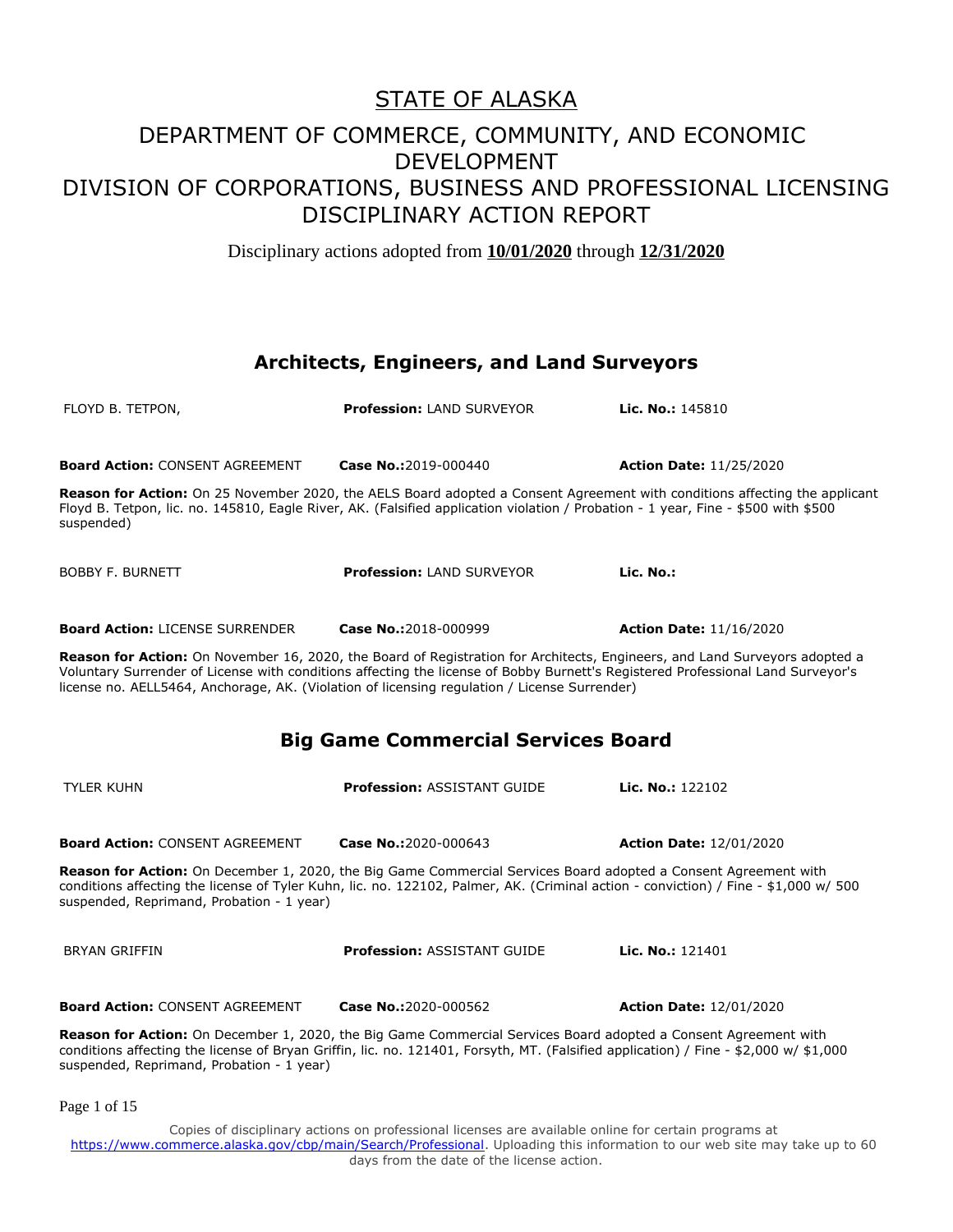Disciplinary actions adopted from **10/01/2020** through **12/31/2020**

| JOSHUA CHADD                                                                                                                                                                                                                                                                                                      | <b>Profession: GUIDE-OUTFITTER</b> | <b>Lic. No.: GUIA7118</b>      |  |
|-------------------------------------------------------------------------------------------------------------------------------------------------------------------------------------------------------------------------------------------------------------------------------------------------------------------|------------------------------------|--------------------------------|--|
| <b>Board Action: CONSENT AGREEMENT</b>                                                                                                                                                                                                                                                                            | Case No.:2020-000564               | <b>Action Date: 12/01/2020</b> |  |
| Reason for Action: On December 1, 2020, the Big Game Commercial Services Board adopted a Consent Agreement with<br>conditions affecting the license of Joshua Chadd, lic. no. GUIR1346, Three Rivers, MI. (Criminal action - conviction) / Fine - \$4,000<br>w/ \$1,500 suspended, Reprimand, Probation - 1 year) |                                    |                                |  |
| JERRY A. HEDRICH                                                                                                                                                                                                                                                                                                  | <b>Profession: GUIDE-OUTFITTER</b> | Lic. No.: 137564               |  |
| <b>Board Action: CONSENT AGREEMENT</b>                                                                                                                                                                                                                                                                            | Case No.:2020-000976               | <b>Action Date: 12/01/2020</b> |  |
| Reason for Action: On December 1, 2020, the Big Game Commercial Services Board adopted a Consent Agreement with<br>conditions affecting the license of Jerry Hedrich, lic. no. 137564, St Charles, MI. (Criminal action - no conviction) / Fine - \$1,000 w/<br>500 suspended, Reprimand, Probation - 1 year)     |                                    |                                |  |
| THOMAS A. HEDLUND                                                                                                                                                                                                                                                                                                 | <b>Profession: GUIDE-OUTFITTER</b> | <b>Lic. No.: GUIR857</b>       |  |

**Board Action:** CONSENT AGREEMENT **Case No.:**2020-000271 **Action Date:** 12/01/2020

**Reason for Action:** On December 1, 2020, the Big Game Commercial Services Board adopted a Consent Agreement with conditions affecting the license of Thomas Hedlund, lic. no. GUIR857, Iliamna, AK. (Breach of fiduciary duty) / Fine - \$3,000 w/ \$1,500 suspended, Reprimand, Probation - 1 year)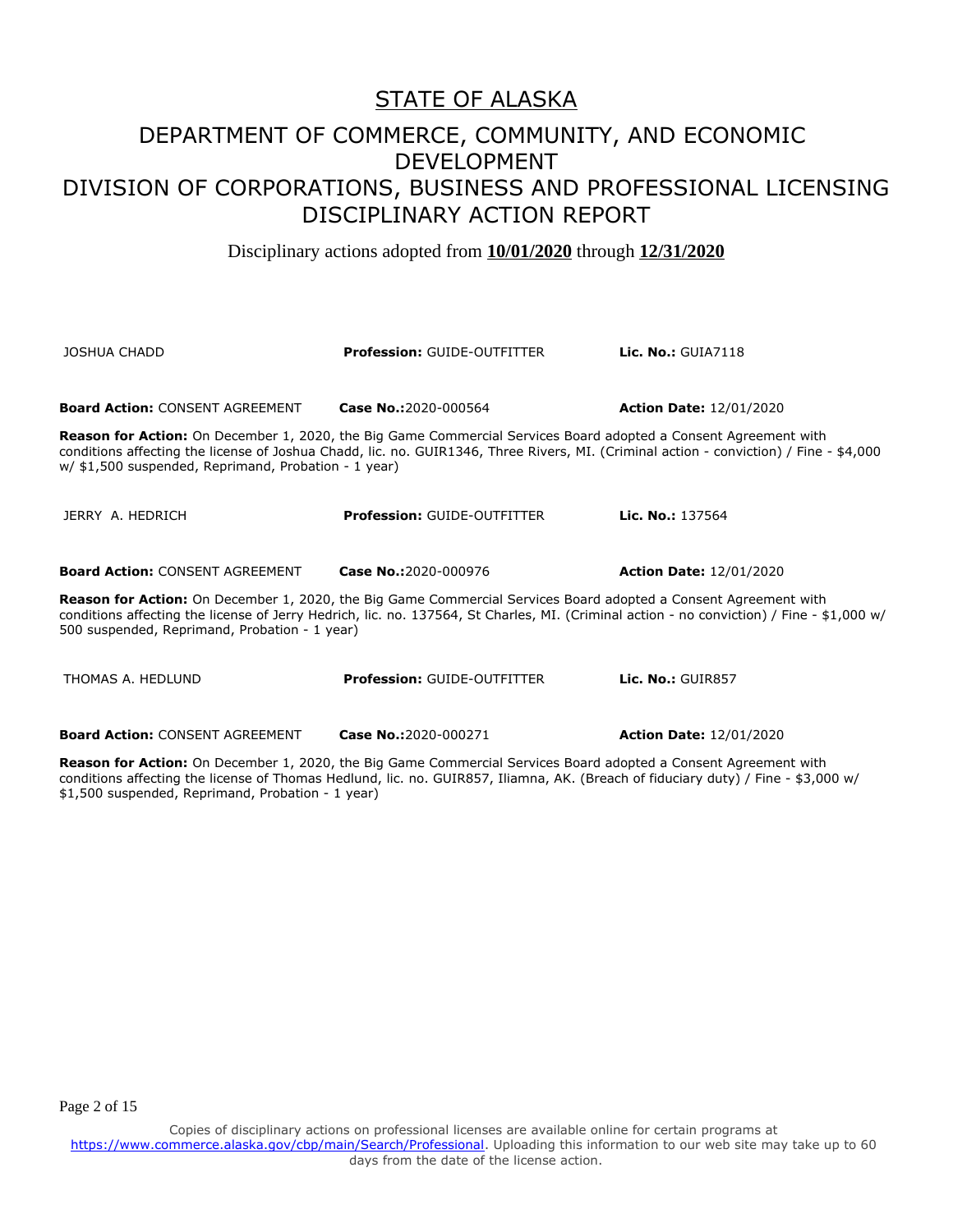Disciplinary actions adopted from **10/01/2020** through **12/31/2020**

### **Board of Barbers & Hairdressers**

| ELIJAH YOUNG                                              | <b>Profession: ESTHETICIAN</b> | Lic. No.: 138571                                                                                                                                                                                                                                                   |
|-----------------------------------------------------------|--------------------------------|--------------------------------------------------------------------------------------------------------------------------------------------------------------------------------------------------------------------------------------------------------------------|
| <b>Board Action: CONSENT AGREEMENT</b>                    | Case No.:2017-001227           | <b>Action Date: 10/06/2020</b>                                                                                                                                                                                                                                     |
| years, Fine - \$7000 (with \$3000 suspended), Reprimand). |                                | <b>Reason for Action:</b> On October 06, 2020, the Barbers & Hairdressers Board adopted a Consent Agreement with conditions<br>affecting the license of Elijah Young, lic. no. HADC19515 & 138571, Anchorage, AK. (Unlicensed practice or activity / Probation - 6 |
| ISIDORO . MARTINEZ, ENVISIONS<br>INTERNATIONAL            | <b>Profession: HAIRDRESSER</b> | Lic. No.: HADH12710                                                                                                                                                                                                                                                |
| <b>Board Action: CONSENT AGREEMENT</b>                    | Case No.:2019-001304           | <b>Action Date: 10/06/2020</b>                                                                                                                                                                                                                                     |
|                                                           |                                | <b>Reason for Action:</b> On October 06, 2020, the Alaska Board of Barbers and Hairdressers adopted the Consent Agreement with                                                                                                                                     |

**son ror Action:** On October 06, 2020, the Alaska Board of Barbers and Hairdressers adopted the Consent Agreement with conditions affecting the license of Isidoro Martinez licenses including lic. #HADH12710, lic. #162080, and lic. #142778, Anchorage, AK. (Unlicensed practice or activity / Fine - \$3,000, Reprimand, Probation - 1 year)

### **Board of Certified Direct-Entry Midwives**

ELKE SAUNDERS **Profession:** DIRECT-ENTRY MIDWIFE **Lic. No.:** 103990

**Board Action:** CONSENT AGREEMENT **Case No.:**2019-001222 **Action Date:** 11/10/2020

**Reason for Action:** On November 10, 2020, the Alaska Board of Direct-Entry Midwives adopted a Consent Agreement with conditions affecting the license of Elke Saunders, lic. no. 103990, Kodiak, AK (Violation of Licensing Regulation / Fine - \$250, Reprimand)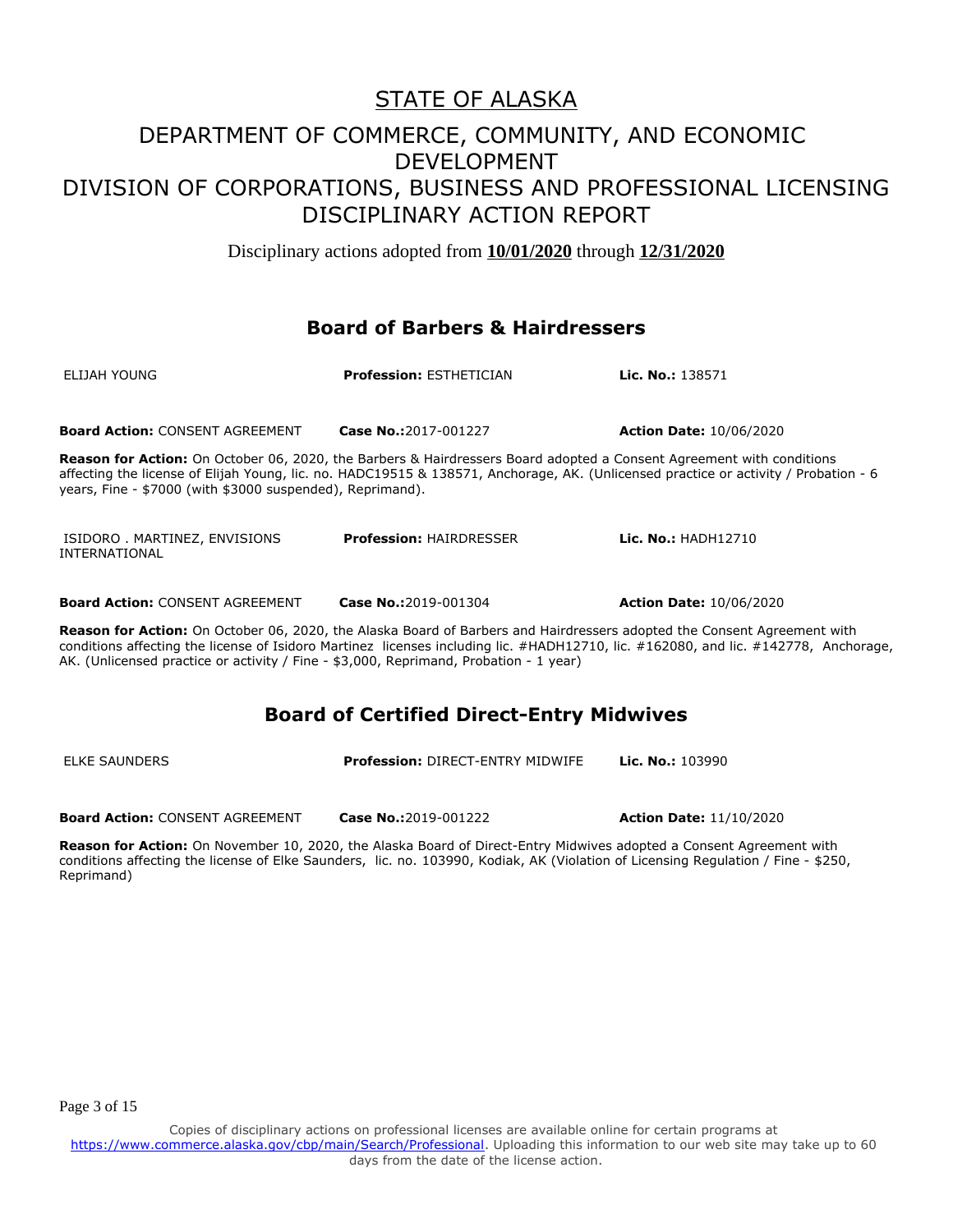Disciplinary actions adopted from **10/01/2020** through **12/31/2020**

### **Board of Certified Real Estate Appraisers**

| MICHAEL . JORGENSEN, HOME BASE<br>APPRAISAL MANAGEMENT, LLC | <b>Profession: REAL ESTATE APPRAISER</b>                                                                                                                                                                                                                                                                                                    | Lic. No.: 150949                                                                                                                  |
|-------------------------------------------------------------|---------------------------------------------------------------------------------------------------------------------------------------------------------------------------------------------------------------------------------------------------------------------------------------------------------------------------------------------|-----------------------------------------------------------------------------------------------------------------------------------|
| <b>Board Action: CONSENT AGREEMENT</b>                      | Case No.:2019-001213                                                                                                                                                                                                                                                                                                                        | <b>Action Date: 10/27/2020</b>                                                                                                    |
| / Fine - $$500$ )                                           | Reason for Action: On October 27, 2020, the Board of Certified Real Estate Appraisers adopted a Consent Agreement with                                                                                                                                                                                                                      | conditions affecting the license of Home Base Appraisal Management, LLC (HBAM) lic. no. 150949, Sandy, UT. (Falsified Application |
| CODY . HALTERMAN,                                           | <b>Profession: REAL ESTATE APPRAISER</b>                                                                                                                                                                                                                                                                                                    | Lic. No.: 139971                                                                                                                  |
| <b>Board Action: BOARD OR</b><br><b>COMMISSIONER ORDER</b>  | Case No.:2019-000655                                                                                                                                                                                                                                                                                                                        | <b>Action Date: 10/27/2020</b>                                                                                                    |
|                                                             | Reason for Action: On October 27, 2020, the Board of Certified Real Estate Appraisers adopted the Settlement Agreement<br>between Mr. HALTERMAN and the Board. The settlement states the Board will vacate its March 2, 2020, decision to deny Mr.<br>HALTERMAN's license and Mr. HALTERMAN's license application will be deemed withdrawn. |                                                                                                                                   |
|                                                             | <b>Board of Massage Therapists</b>                                                                                                                                                                                                                                                                                                          |                                                                                                                                   |
| JASON A. KARPINSKI                                          | Profession: MASSAGE THERAPIST                                                                                                                                                                                                                                                                                                               | <b>Lic. No.:</b> $104388$                                                                                                         |
| <b>Board Action: SUSPENSION SUMMARY</b>                     | Case No.:2020-000801                                                                                                                                                                                                                                                                                                                        | <b>Action Date: 10/23/2020</b>                                                                                                    |
|                                                             | Reason for Action: On 10/23/2020, a the Board of Massage Therapists ordered a Summary Suspension of the license of Jason<br>Karpinski Massage Therapist License (104388) as he posed a clear and immediate danger to public health and safety.                                                                                              |                                                                                                                                   |
| JASON A. KARPINSKI                                          | Profession: MASSAGE THERAPIST                                                                                                                                                                                                                                                                                                               | Lic. No.: 104388                                                                                                                  |
| <b>Board Action: SUSPENSION SUMMARY</b>                     | Case No.:2020-000252                                                                                                                                                                                                                                                                                                                        | <b>Action Date: 10/23/2020</b>                                                                                                    |
|                                                             | Reason for Action: On 10/23/2020, a the Board of Massage Therapists ordered a Summary Suspension of the license of Jason                                                                                                                                                                                                                    |                                                                                                                                   |

Page 4 of 15

Copies of disciplinary actions on professional licenses are available online for certain programs at https://www.commerce.alaska.gov/cbp/main/Search/Professional</u>. Uploading this information to our web site may take up to 60 days from the date of the license action.

Karpinski Massage Therapist License (104388) as he posed a clear and immediate danger to public health and safety.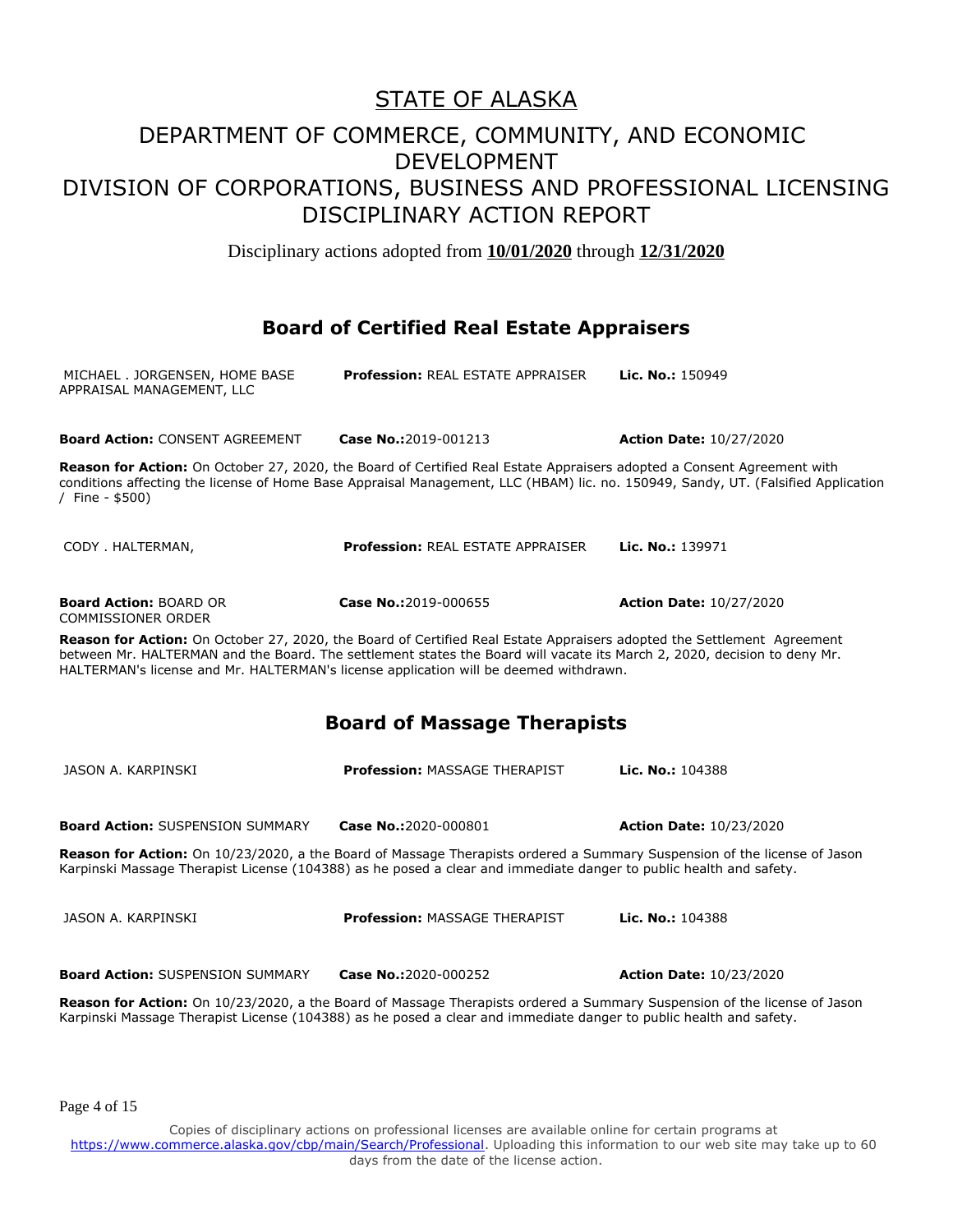Disciplinary actions adopted from **10/01/2020** through **12/31/2020**

| JASON A. KARPINSKI                                                                                                                                                                                                                                                                                                 | <b>Profession: MASSAGE THERAPIST</b>                                                                                                                                                                                                           | <b>Lic. No.: 104388</b>        |  |
|--------------------------------------------------------------------------------------------------------------------------------------------------------------------------------------------------------------------------------------------------------------------------------------------------------------------|------------------------------------------------------------------------------------------------------------------------------------------------------------------------------------------------------------------------------------------------|--------------------------------|--|
| <b>Board Action: SUSPENSION SUMMARY</b>                                                                                                                                                                                                                                                                            | Case No.:2020-000803                                                                                                                                                                                                                           | <b>Action Date: 10/23/2020</b> |  |
|                                                                                                                                                                                                                                                                                                                    | Reason for Action: On 10/23/2020, a the Board of Massage Therapists ordered a Summary Suspension of the license of Jason<br>Karpinski Massage Therapist License (104388) as he posed a clear and immediate danger to public health and safety. |                                |  |
| JASON A. KARPINSKI                                                                                                                                                                                                                                                                                                 | <b>Profession: MASSAGE THERAPIST</b>                                                                                                                                                                                                           | Lic. No.: 104388               |  |
| <b>Board Action: SUSPENSION SUMMARY</b>                                                                                                                                                                                                                                                                            | Case No.:2020-000805                                                                                                                                                                                                                           | <b>Action Date: 10/23/2020</b> |  |
|                                                                                                                                                                                                                                                                                                                    | Reason for Action: On 10/23/2020, a the Board of Massage Therapists ordered a Summary Suspension of the license of Jason<br>Karpinski Massage Therapist License (104388) as he posed a clear and immediate danger to public health and safety. |                                |  |
| JASON A. KARPINSKI                                                                                                                                                                                                                                                                                                 | Profession: MASSAGE THERAPIST                                                                                                                                                                                                                  | Lic. No.: 104388               |  |
| <b>Board Action: SUSPENSION SUMMARY</b>                                                                                                                                                                                                                                                                            | Case No.:2020-000855                                                                                                                                                                                                                           | <b>Action Date: 10/23/2020</b> |  |
|                                                                                                                                                                                                                                                                                                                    | Reason for Action: On 10/23/2020, a the Board of Massage Therapists ordered a Summary Suspension of the license of Jason<br>Karpinski Massage Therapist License (104388) as he posed a clear and immediate danger to public health and safety. |                                |  |
| JASON A. KARPINSKI                                                                                                                                                                                                                                                                                                 | <b>Profession: MASSAGE THERAPIST</b>                                                                                                                                                                                                           | Lic. No.: 104388               |  |
| <b>Board Action: TEMPORARY CEASE AND</b><br><b>DESIST ORDER</b>                                                                                                                                                                                                                                                    | Case No.:2020-000801                                                                                                                                                                                                                           | <b>Action Date: 10/22/2020</b> |  |
| Reason for Action: On 10/22/2020, a Temporary Cease and Desist order was issued that affected the licensure of Jason Karpinski<br>who Massage Therapist License (104388) had expired as of September 30th, 2019. An investigation documented he was providing<br>massage therapy services with an expired license. |                                                                                                                                                                                                                                                |                                |  |
| JASON A. KARPINSKI                                                                                                                                                                                                                                                                                                 | <b>Profession: MASSAGE THERAPIST</b>                                                                                                                                                                                                           | Lic. No.: 104388               |  |
| <b>Board Action: TEMPORARY CEASE AND</b><br><b>DESIST ORDER</b>                                                                                                                                                                                                                                                    | Case No.:2020-000803                                                                                                                                                                                                                           | <b>Action Date: 10/22/2020</b> |  |
| Reason for Action: On 10/22/2020, a Temporary Cease and Desist order was issued that affected the licensure of Jason Karpinski<br>who Massage Therapist License (104388) had expired as of September 30th, 2019. An investigation documented he was providing<br>massage therapy services with an expired license. |                                                                                                                                                                                                                                                |                                |  |

Page 5 of 15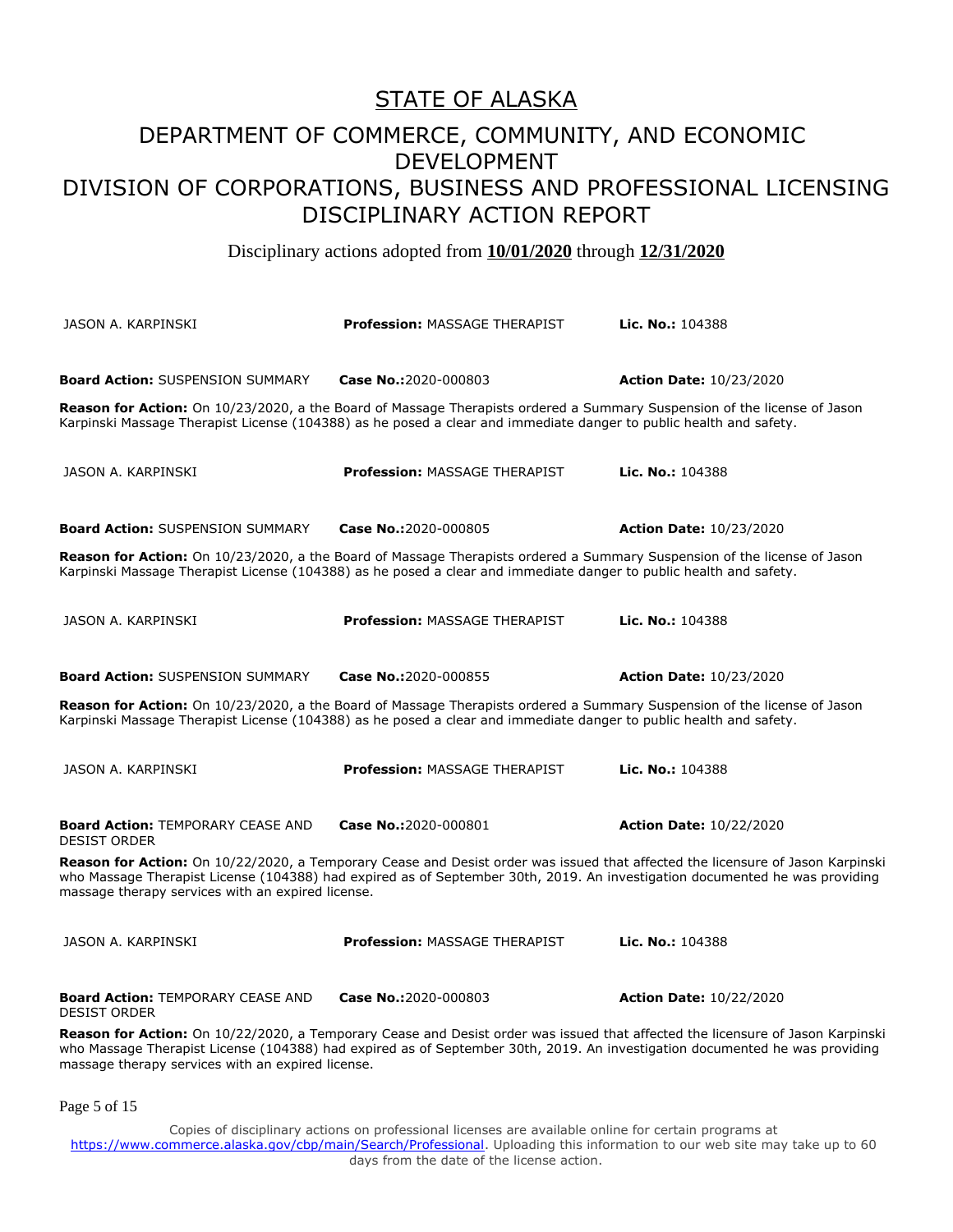## STATE OF ALASKA

## DEPARTMENT OF COMMERCE, COMMUNITY, AND ECONOMIC DEVELOPMENT DIVISION OF CORPORATIONS, BUSINESS AND PROFESSIONAL LICENSING DISCIPLINARY ACTION REPORT

Disciplinary actions adopted from **10/01/2020** through **12/31/2020**

| JASON A. KARPINSKI                                                                                                                                                                                                                                                                                                 | <b>Profession: MASSAGE THERAPIST</b>                                                                                                                                                                                                                                 | Lic. No.: 104388               |  |
|--------------------------------------------------------------------------------------------------------------------------------------------------------------------------------------------------------------------------------------------------------------------------------------------------------------------|----------------------------------------------------------------------------------------------------------------------------------------------------------------------------------------------------------------------------------------------------------------------|--------------------------------|--|
|                                                                                                                                                                                                                                                                                                                    |                                                                                                                                                                                                                                                                      |                                |  |
| <b>Board Action: TEMPORARY CEASE AND</b><br><b>DESIST ORDER</b>                                                                                                                                                                                                                                                    | Case No.:2020-000805                                                                                                                                                                                                                                                 | <b>Action Date: 10/22/2020</b> |  |
| massage therapy services with an expired license.                                                                                                                                                                                                                                                                  | Reason for Action: On 10/22/2020, a Temporary Cease and Desist order was issued that affected the licensure of Jason Karpinski<br>who Massage Therapist License (104388) had expired as of September 30th, 2019. An investigation documented he was providing        |                                |  |
| JASON A. KARPINSKI                                                                                                                                                                                                                                                                                                 | <b>Profession: MASSAGE THERAPIST</b>                                                                                                                                                                                                                                 | Lic. No.: 104388               |  |
| <b>Board Action: TEMPORARY CEASE AND</b><br><b>DESIST ORDER</b>                                                                                                                                                                                                                                                    | Case No.:2020-000855                                                                                                                                                                                                                                                 | <b>Action Date: 10/22/2020</b> |  |
| massage therapy services with an expired license.                                                                                                                                                                                                                                                                  | <b>Reason for Action:</b> On 10/22/2020, a Temporary Cease and Desist order was issued that affected the licensure of Jason Karpinski<br>who Massage Therapist License (104388) had expired as of September 30th, 2019. An investigation documented he was providing |                                |  |
| JASON A. KARPINSKI                                                                                                                                                                                                                                                                                                 | <b>Profession: MASSAGE THERAPIST</b>                                                                                                                                                                                                                                 | Lic. No.: 104388               |  |
| <b>Board Action: TEMPORARY CEASE AND</b><br><b>DESIST ORDER</b>                                                                                                                                                                                                                                                    | Case No.:2020-000252                                                                                                                                                                                                                                                 | <b>Action Date: 10/22/2020</b> |  |
| Reason for Action: On 10/22/2020, a Temporary Cease and Desist order was issued that affected the licensure of Jason Karpinski<br>who Massage Therapist License (104388) had expired as of September 30th, 2019. An investigation documented he was providing<br>massage therapy services with an expired license. |                                                                                                                                                                                                                                                                      |                                |  |
| <b>Board of Nursing</b>                                                                                                                                                                                                                                                                                            |                                                                                                                                                                                                                                                                      |                                |  |
| CHRISTIANA ULOFOSHIO                                                                                                                                                                                                                                                                                               | Profession: LICENSED PRACTICAL<br><b>NURSE</b>                                                                                                                                                                                                                       | <b>Lic. No.: NURP4878</b>      |  |
| <b>Board Action: CONSENT AGREEMENT</b>                                                                                                                                                                                                                                                                             | Case No.:2018-001163                                                                                                                                                                                                                                                 | <b>Action Date: 11/05/2020</b> |  |
| Reason for Action: On November 5, 2020, the Board of Nursing adopted a Consent Agreement with conditions affecting the license<br>of Christiana Ulofoshio, license No. NURP4878, Anchorage, AK (Continuing education / \$1500 fine, nursing refresher course,<br>reprimand, two mandatory audits).                 |                                                                                                                                                                                                                                                                      |                                |  |
| Page 6 of 15                                                                                                                                                                                                                                                                                                       |                                                                                                                                                                                                                                                                      |                                |  |
|                                                                                                                                                                                                                                                                                                                    | Copies of disciplinary actions on professional licenses are available online for sertain programs at                                                                                                                                                                 |                                |  |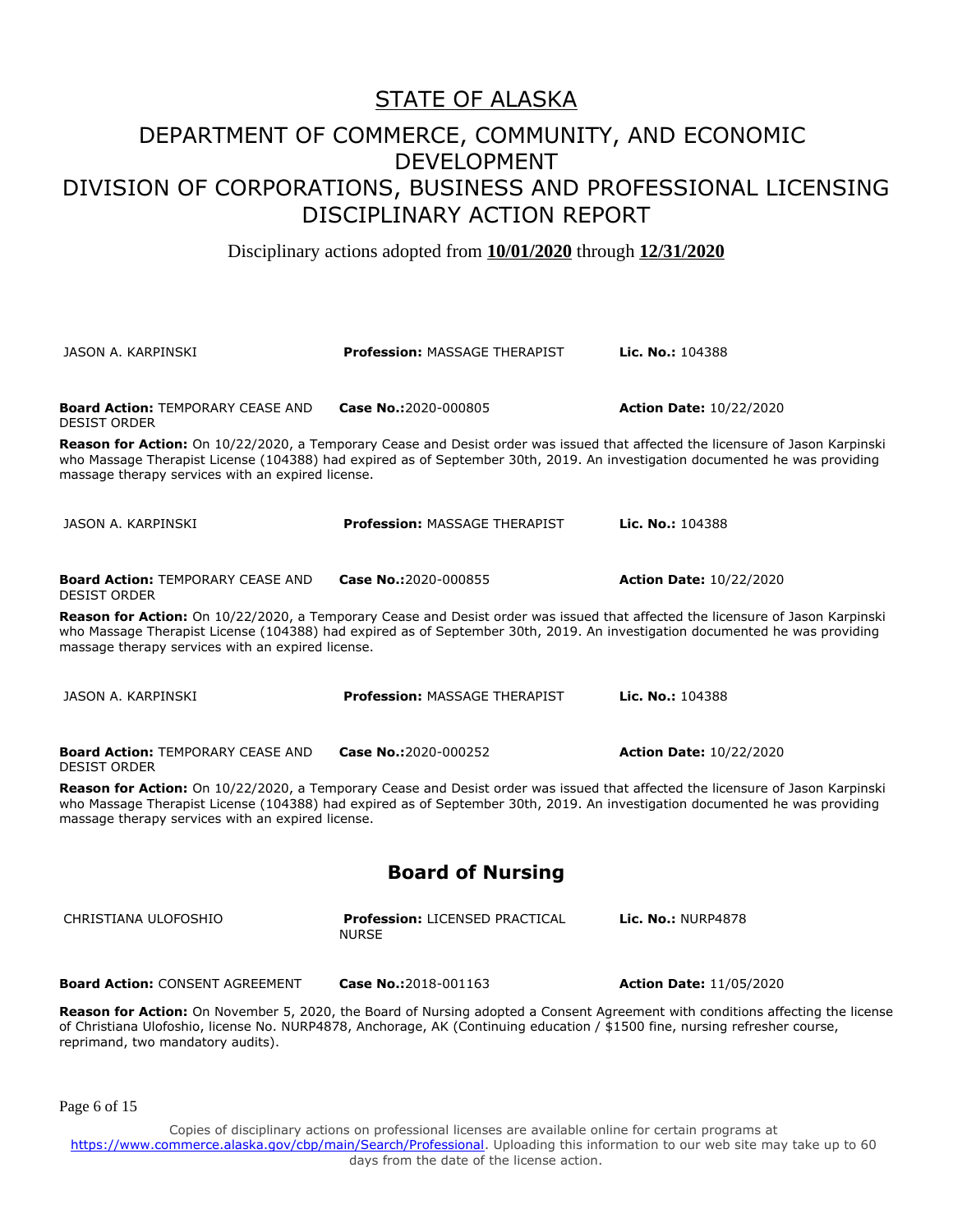Disciplinary actions adopted from **10/01/2020** through **12/31/2020**

| SUE N. BOMA                                                                                                                                                                                                                                                                                                                                                                                                                                                                                                                                                                                                                                                                                                                                                   | <b>Profession: PRACTICAL NURSE</b>                                                                                                                                                                                                                                              | Lic. No.: $NURP6240$           |
|---------------------------------------------------------------------------------------------------------------------------------------------------------------------------------------------------------------------------------------------------------------------------------------------------------------------------------------------------------------------------------------------------------------------------------------------------------------------------------------------------------------------------------------------------------------------------------------------------------------------------------------------------------------------------------------------------------------------------------------------------------------|---------------------------------------------------------------------------------------------------------------------------------------------------------------------------------------------------------------------------------------------------------------------------------|--------------------------------|
| <b>Board Action: BOARD ORDER AFTER</b><br>HEARING                                                                                                                                                                                                                                                                                                                                                                                                                                                                                                                                                                                                                                                                                                             | Case No.:2017-000974                                                                                                                                                                                                                                                            | <b>Action Date: 11/05/2020</b> |
| Reason for Action: On November 06, 2020, the Alaska Board of Nursing adopted to ALJ's Decision and Order against Respondent,<br>Sue BOMA (practical nurse #NURP6240), for habitually abusing alcohol and using alcohol to the extent that the use interfered with<br>nursing functions; violations of AS 08.68.270(3), AS 08.68.270(7) and 12 AAC 44.470(8). The Decision and Order invoked a 1 year<br>suspension (with 1 year stayed), a 5 year probation, abstinence from alcohol, rehabilitative counseling or AA/NA meetings,<br>supervised employment, UA tests, and quarterly reports (employer, self, and counselor reports). The 30 day deadline for BOMA to<br>appeal the decision passed on December 06, 2020. As such, the OAH decision is final. |                                                                                                                                                                                                                                                                                 |                                |
| RACHELLE BRAGG                                                                                                                                                                                                                                                                                                                                                                                                                                                                                                                                                                                                                                                                                                                                                | <b>Profession: REGISTERED NURSE</b>                                                                                                                                                                                                                                             | Lic. No.: 108833               |
| <b>Board Action: BOARD OR</b><br><b>COMMISSIONER ORDER</b>                                                                                                                                                                                                                                                                                                                                                                                                                                                                                                                                                                                                                                                                                                    | Case No.:2019-001294                                                                                                                                                                                                                                                            | <b>Action Date: 12/30/2020</b> |
| Reason for Action: On November 5, 2020, the Board of Nursing adopted an Order of Default, and revocation of Rachelle Bragg's<br>registered nurse license 108833 became effective on December 30, 2020, Arlington, WA (Continuing competency / revocation).                                                                                                                                                                                                                                                                                                                                                                                                                                                                                                    |                                                                                                                                                                                                                                                                                 |                                |
| <b>SARAH BECHTEL</b>                                                                                                                                                                                                                                                                                                                                                                                                                                                                                                                                                                                                                                                                                                                                          | <b>Profession: REGISTERED NURSE</b>                                                                                                                                                                                                                                             | Lic. No.: NURR32667            |
| <b>Board Action: BOARD OR</b><br><b>COMMISSIONER ORDER</b>                                                                                                                                                                                                                                                                                                                                                                                                                                                                                                                                                                                                                                                                                                    | Case No.:2019-001114                                                                                                                                                                                                                                                            | <b>Action Date: 12/28/2020</b> |
| Reason for Action: On November 5, 2020, the Board of Nursing adopted an Order of Default to revoke Sarah Bechtel's registered<br>nurse license, NURR32667, and became effective on December 28, 2020; Corpus Christi, TX (Continuing competency / revocation).                                                                                                                                                                                                                                                                                                                                                                                                                                                                                                |                                                                                                                                                                                                                                                                                 |                                |
| <b>JOCELYN JONES</b>                                                                                                                                                                                                                                                                                                                                                                                                                                                                                                                                                                                                                                                                                                                                          | <b>Profession: REGISTERED NURSE</b>                                                                                                                                                                                                                                             | <b>Lic. No.: NURR38106</b>     |
| <b>Board Action: BOARD OR</b><br><b>COMMISSIONER ORDER</b>                                                                                                                                                                                                                                                                                                                                                                                                                                                                                                                                                                                                                                                                                                    | Case No.:2019-001132                                                                                                                                                                                                                                                            | <b>Action Date: 12/10/2020</b> |
| Reason for Action: On November 5, 2020, the Board of Nursing adopted an Order of Default, with revocation of Jocelyn Jones'<br>registered nurse license No. NURR38106, effective 30 days after mailing or receipt of notice, which became effective December 10,<br>2020; Wasilla, AK (Continuing education / Order of Default - Revocation).                                                                                                                                                                                                                                                                                                                                                                                                                 |                                                                                                                                                                                                                                                                                 |                                |
| <b>COLLEEN FANNING</b>                                                                                                                                                                                                                                                                                                                                                                                                                                                                                                                                                                                                                                                                                                                                        | <b>Profession: REGISTERED NURSE</b>                                                                                                                                                                                                                                             | Lic. No.: 121240               |
| Page 7 of 15                                                                                                                                                                                                                                                                                                                                                                                                                                                                                                                                                                                                                                                                                                                                                  |                                                                                                                                                                                                                                                                                 |                                |
|                                                                                                                                                                                                                                                                                                                                                                                                                                                                                                                                                                                                                                                                                                                                                               | Copies of disciplinary actions on professional licenses are available online for certain programs at<br>https://www.commerce.alaska.gov/cbp/main/Search/Professional. Uploading this information to our web site may take up to 60<br>days from the date of the license action. |                                |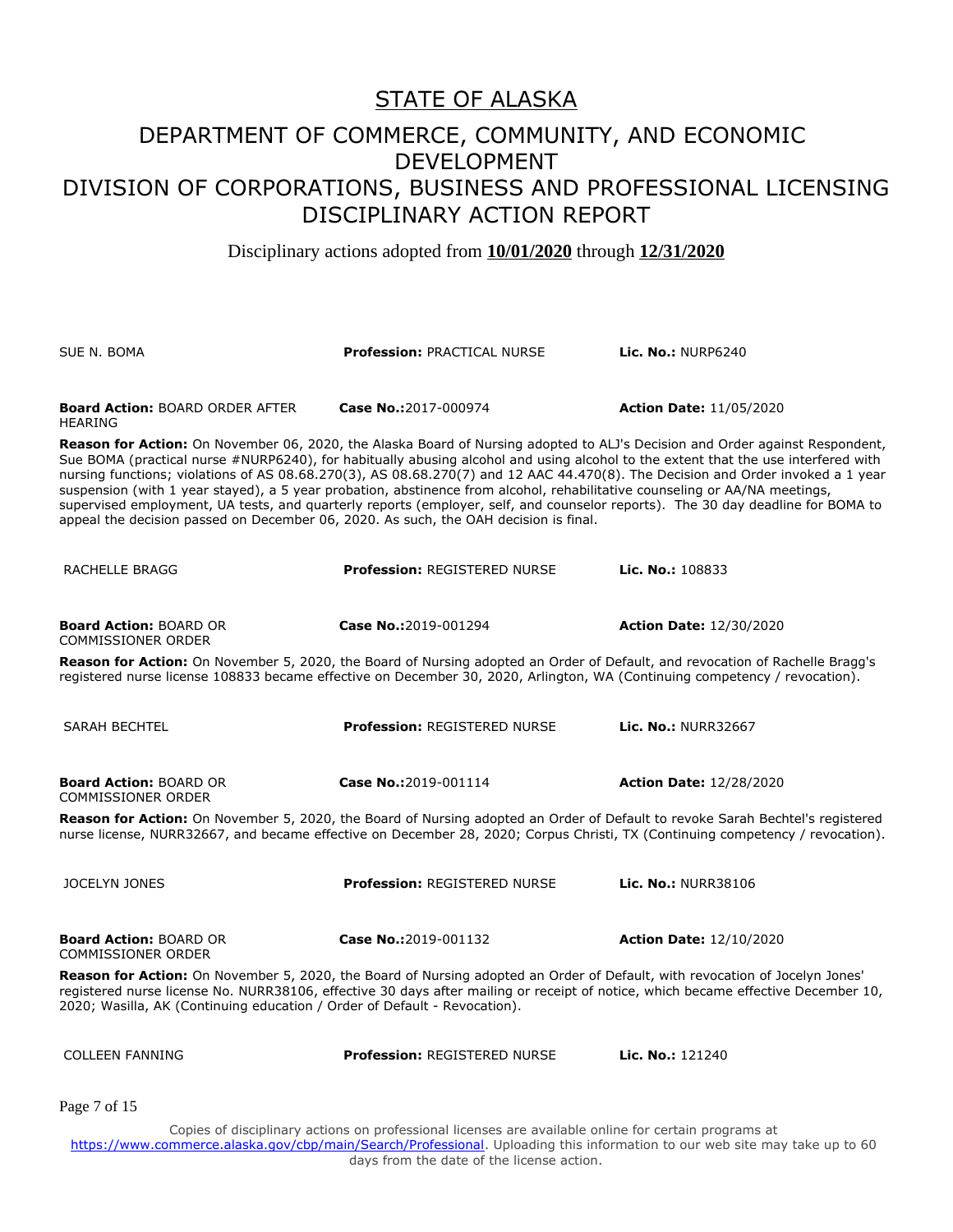Disciplinary actions adopted from **10/01/2020** through **12/31/2020**

| <b>Board Action: BOARD OR</b><br>COMMISSIONER ORDER                                                                                                                                                                                                                                        | Case No.:2019-000646                | <b>Action Date: 12/10/2020</b>                                                                                                                                                                                                                                          |
|--------------------------------------------------------------------------------------------------------------------------------------------------------------------------------------------------------------------------------------------------------------------------------------------|-------------------------------------|-------------------------------------------------------------------------------------------------------------------------------------------------------------------------------------------------------------------------------------------------------------------------|
| registered nurse license No. 121240, effective 30 days after mailing or receipt of notice, which became effective December 10,<br>2020; Galveston, TX (Continuing education / Order of Default - Revocation).                                                                              |                                     | Reason for Action: On November 5, 2020, the Board of Nursing adopted an Order of Default, with revocation of Colleen Fanning's                                                                                                                                          |
| ZACHARY L. OWEN,                                                                                                                                                                                                                                                                           | <b>Profession: REGISTERED NURSE</b> | Lic. No.: NURR34665                                                                                                                                                                                                                                                     |
| <b>Board Action: SUSPENSION</b>                                                                                                                                                                                                                                                            | Case No.:2020-000927                | <b>Action Date: 11/05/2020</b>                                                                                                                                                                                                                                          |
| Reason for Action: On November 5, 2020, the Board of Nursing adopted a Voluntary Suspension of Nursing License with<br>conditions affecting the license of Zachary Owen, lic. no. NURR34665, Anchorage, AK. (Criminal Action - no conviction / Voluntary<br>Suspension of Nursing License) |                                     |                                                                                                                                                                                                                                                                         |
| PARIS S. STEPHENS,                                                                                                                                                                                                                                                                         | <b>Profession: REGISTERED NURSE</b> | <b>Lic. No.: NURR35423</b>                                                                                                                                                                                                                                              |
| <b>Board Action: CONSENT AGREEMENT</b>                                                                                                                                                                                                                                                     | Case No.:2020-000055                | <b>Action Date: 11/05/2020</b>                                                                                                                                                                                                                                          |
| of Paris S. Stephens, lic. no. NURR35423, Fairbanks, AK. (Unprofessional Conduct / Probation - 2 years, Education - 10 hours)                                                                                                                                                              |                                     | Reason for Action: On November 5, 2020, the Board of Nursing adopted a Consent Agreement with conditions affecting the license                                                                                                                                          |
| LINDA BIER                                                                                                                                                                                                                                                                                 | <b>Profession: REGISTERED NURSE</b> | Lic. No.: NURR29346                                                                                                                                                                                                                                                     |
| <b>Board Action: CONSENT AGREEMENT</b>                                                                                                                                                                                                                                                     | Case No.:2019-001116                | <b>Action Date: 11/05/2020</b>                                                                                                                                                                                                                                          |
| of Linda Bier, registered nurse license No. NURR29346, Anchorage, AK (Continuing education / \$1,950 fine, reprimand, two<br>mandatory audits).                                                                                                                                            |                                     | Reason for Action: On November 5, 2020, the Board of Nursing adopted a Consent Agreement with conditions affecting the license                                                                                                                                          |
| REBECCA J. CARNELL,                                                                                                                                                                                                                                                                        | <b>Profession: REGISTERED NURSE</b> | Lic. No.: 103748                                                                                                                                                                                                                                                        |
| <b>Board Action: CONSENT AGREEMENT</b>                                                                                                                                                                                                                                                     | Case No.:2019-001468                | <b>Action Date: 11/05/2020</b>                                                                                                                                                                                                                                          |
| - \$2500, Reprimand)                                                                                                                                                                                                                                                                       |                                     | Reason for Action: On November 5, 2020, the Alaska Board of Nursing adopted a Consent Agreement with conditions affecting the<br>license of Rebecca Carnell, lic. no. 103748, Soldotna, AK. (Unprofessional conduct / Education - 5 hours of additional education, Fine |

Page 8 of 15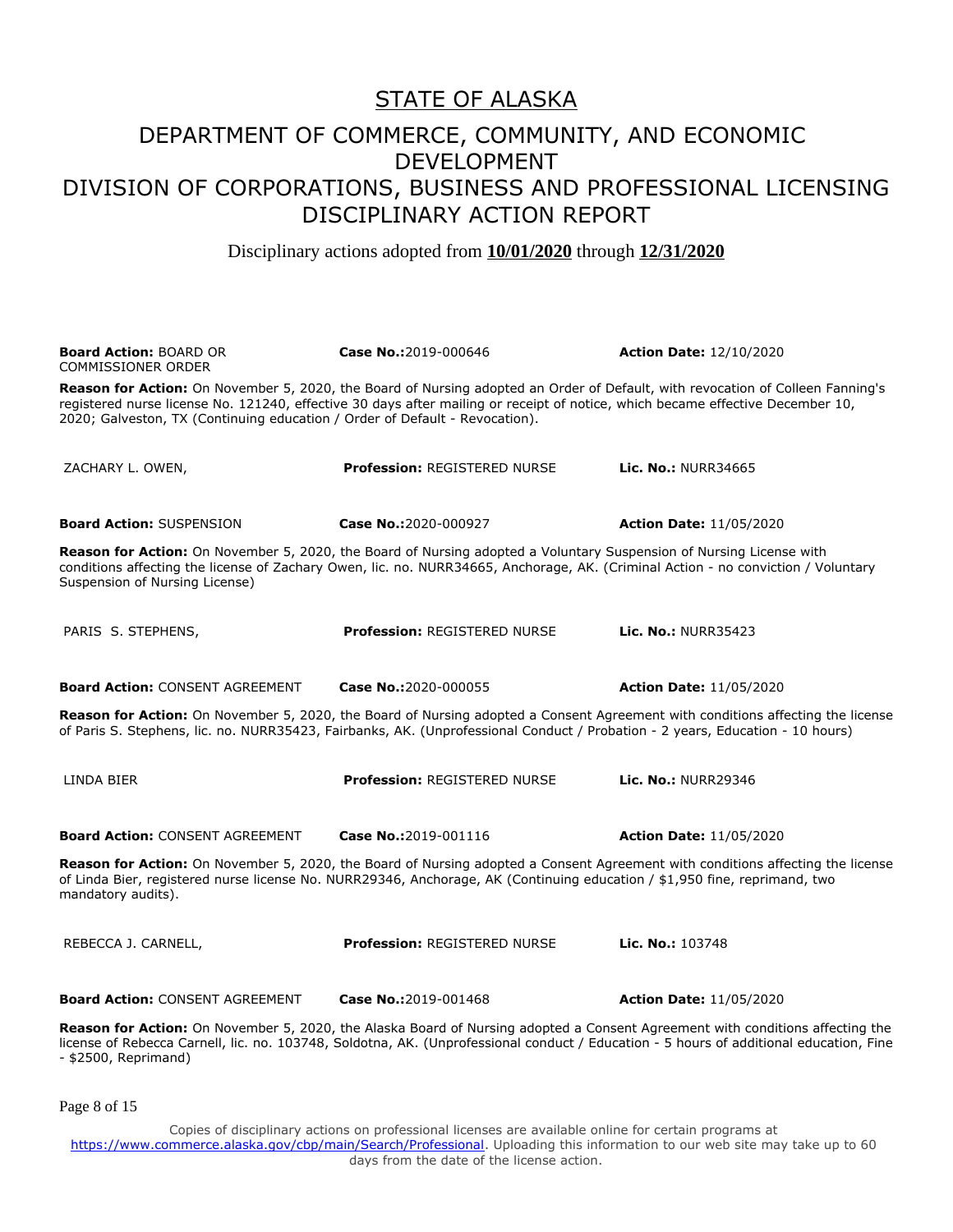Disciplinary actions adopted from **10/01/2020** through **12/31/2020**

| <b>MELANIE ANDERSON</b>                                                                                                                                                                                                                                                                                                                                                                                                                                                                                                          | <b>Profession: REGISTERED NURSE</b> | <b>Lic. No.: NURR38302</b>                                                                                                                                                                                                                                             |
|----------------------------------------------------------------------------------------------------------------------------------------------------------------------------------------------------------------------------------------------------------------------------------------------------------------------------------------------------------------------------------------------------------------------------------------------------------------------------------------------------------------------------------|-------------------------------------|------------------------------------------------------------------------------------------------------------------------------------------------------------------------------------------------------------------------------------------------------------------------|
| <b>Board Action: CONSENT AGREEMENT</b>                                                                                                                                                                                                                                                                                                                                                                                                                                                                                           | Case No.:2018-000154                | <b>Action Date: 11/05/2020</b>                                                                                                                                                                                                                                         |
| in Ethics, 4 hours continuing education in Caring for Vulnerable Populations, 4 hours continuing education in Nursing<br>Professionalism, Reprimand)                                                                                                                                                                                                                                                                                                                                                                             |                                     | Reason for Action: On November 5, 2020, the Board of Nursing adopted a Consent Agreement with conditions affecting the license<br>of Melanie Anderson, lic. no. NURR38302, Fairbanks, AK. (Patient or client abuse / Probation - 2 years, 4 hours continuing education |
| <b>SARAH MARTIN</b>                                                                                                                                                                                                                                                                                                                                                                                                                                                                                                              | <b>Profession: REGISTERED NURSE</b> | Lic. No.: 128983                                                                                                                                                                                                                                                       |
| <b>Board Action: CONSENT AGREEMENT</b>                                                                                                                                                                                                                                                                                                                                                                                                                                                                                           | Case No.:2019-000343                | <b>Action Date: 11/05/2020</b>                                                                                                                                                                                                                                         |
| Reason for Action: On November 5, 2020, the Alaska Board of Nursing adopted a Consent Agreement with conditions affecting the<br>license of Sarah Martin, lic. no. 128983, Ketchikan, AK. (Criminal action - conviction / License suspension - 2 years with two (2)<br>years stayed, Probation - 2 years, Education - no less than fifteen (15) hours of additional education pertaining specifically to ethics<br>and no less than fifteen (15) hours of education pertaining specifically to nursing documentation, Reprimand) |                                     |                                                                                                                                                                                                                                                                        |
| SHELLEY JOHNSON                                                                                                                                                                                                                                                                                                                                                                                                                                                                                                                  | <b>Profession: REGISTERED NURSE</b> | <b>Lic. No.: NURR17526</b>                                                                                                                                                                                                                                             |
| <b>Board Action: LICENSE SURRENDER</b>                                                                                                                                                                                                                                                                                                                                                                                                                                                                                           | Case No.:2018-000720                | <b>Action Date: 11/05/2020</b>                                                                                                                                                                                                                                         |
| Reason for Action: On November 5, 2020, the Board of Nursing adopted a Voluntary Surrender with conditions affecting the<br>license of Shelley Johnson, lic. no. NURR17526, Anchorage, AK. (Standard of care / Surrender of License)                                                                                                                                                                                                                                                                                             |                                     |                                                                                                                                                                                                                                                                        |
| <b>ANN BARRIOS</b>                                                                                                                                                                                                                                                                                                                                                                                                                                                                                                               | <b>Profession: REGISTERED NURSE</b> | <b>Lic. No.: NURR25668</b>                                                                                                                                                                                                                                             |
| <b>Board Action: LICENSE SURRENDER</b>                                                                                                                                                                                                                                                                                                                                                                                                                                                                                           | Case No.:2019-001109                | <b>Action Date: 11/05/2020</b>                                                                                                                                                                                                                                         |
| Reason for Action: On November 5, 2020, the Board of Nursing adopted a Voluntary Surrender of License of Ann Barrios'<br>registered nurse license No. NURR25668, River Forest, IL (Continuing education).                                                                                                                                                                                                                                                                                                                        |                                     |                                                                                                                                                                                                                                                                        |
| <b>COLLEEN HOWARD</b>                                                                                                                                                                                                                                                                                                                                                                                                                                                                                                            | <b>Profession: REGISTERED NURSE</b> | <b>Lic. No.: NURR32334</b>                                                                                                                                                                                                                                             |

Page 9 of 15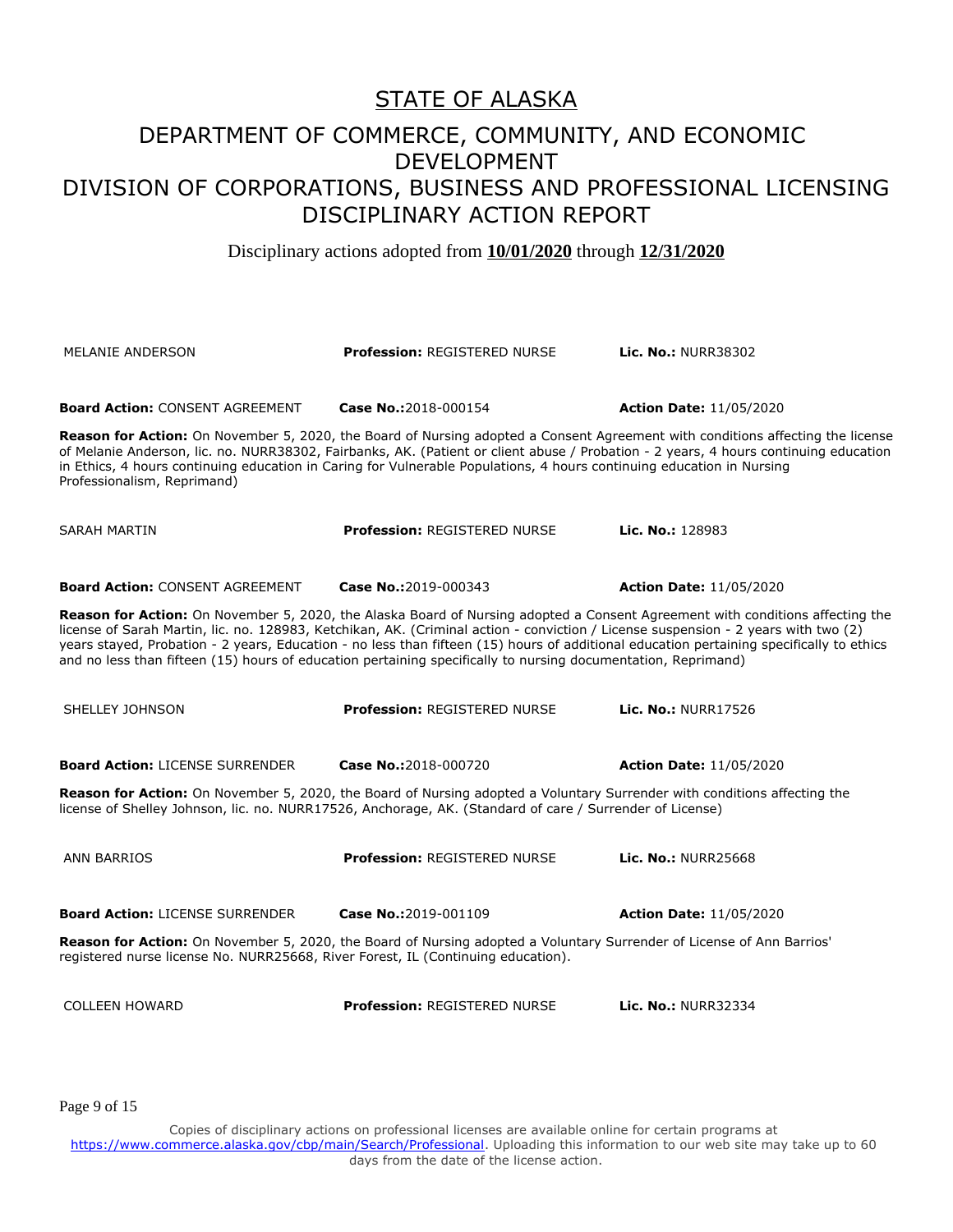Disciplinary actions adopted from **10/01/2020** through **12/31/2020**

**Board Action:** LICENSE SURRENDER **Case No.:**2019-001120 **Action Date:** 11/05/2020 **Reason for Action:** On November 5, 2020, the Board of Nursing adopted a Voluntary Surrender of Colleen Howard's registered nurse license, No. NURR32334, Anchorage, AK (Continuing education). MELANIE ANDERSON **Profession:** REGISTERED NURSE **Lic. No.:** NURR38302 **Board Action:** CONSENT AGREEMENT **Case No.:**2017-001051 **Action Date:** 11/05/2020 **Reason for Action:** On November 5, 2020, the Board of Nursing adopted a Consent Agreement with conditions affecting the license of Melanie Anderson, lic. no. NURR38302, Fairbanks, AK. (Patient or client abuse / Probation - 2 years, 4 hours continuing education in Ethics, 4 hours continuing education in Caring for Vulnerable Populations, 4 hours continuing education in Nursing Professionalism, Reprimand) DEANNA DANZ **Profession:** REGISTERED NURSE **Lic. No.:** 102663 **Board Action:** CONSENT AGREEMENT **Case No.:**2019-001064 **Action Date:** 11/05/2020 **Reason for Action:** On November 5, 2020, the Board of Nursing adopted a Consent Agreement with conditions affecting the license of DeAnna Danz, registered nurse license No. 102663, Schofield, WI (Continuing education / \$370.50 fine, reprimand, two mandatory audits. **Board of Pharmacy** KELSEA SCOTTBKO HEALTH LLC/NATHAN J. SCOTT, GINA SCOTT DBA SCOTTS FAMILY PHARMACY HEALTH AND NUTRITION **Profession:** PHARMACY TECHNICIAN **Lic. No.:** 113764 **Board Action:** CONSENT AGREEMENT **Case No.:**2019-000720 **Action Date:** 11/05/2020 **Reason for Action:** On November 5, 2020, the Alaska Board of Pharmacy adopted the Consent Agreement for BKO HEALTH, LLC dba Scott's Family Pharmacy Health and Nutrition, lic. no. 113764, Homer, AK (Negligence / Fine - \$3,750)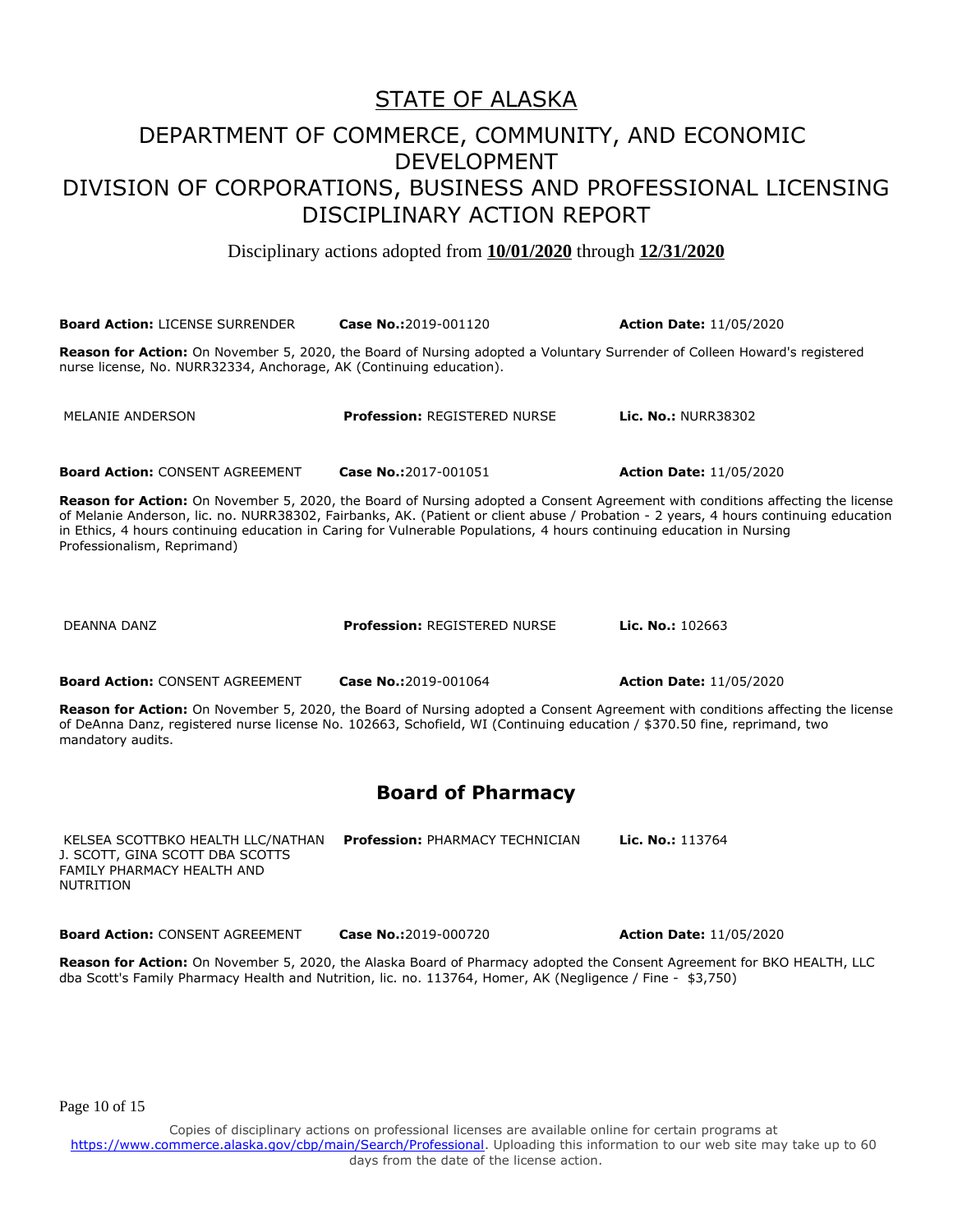Disciplinary actions adopted from **10/01/2020** through **12/31/2020**

### **Board of Psychologist and Psychological Associate**

| <b>ELAINE PONCHIONE</b>                                                                                                                                                                                                                                                                                                              | Profession: PSYCHOLOGICAL ASSOCIATE Lic. No.: PSYA491                                                                                                                                                                                                     |                                |  |
|--------------------------------------------------------------------------------------------------------------------------------------------------------------------------------------------------------------------------------------------------------------------------------------------------------------------------------------|-----------------------------------------------------------------------------------------------------------------------------------------------------------------------------------------------------------------------------------------------------------|--------------------------------|--|
| <b>Board Action: CONSENT AGREEMENT</b>                                                                                                                                                                                                                                                                                               | Case No.:2020-000011                                                                                                                                                                                                                                      | <b>Action Date: 11/19/2020</b> |  |
| Fairbanks, AK (Continuing education / \$1,875 fine, reprimand, two mandatory audits).                                                                                                                                                                                                                                                | Reason for Action: On November 5, 2020, the Alaska Board of Psychologists and Psychological Associates adopted a Consent<br>Agreement (signed November 19, 2020), affecting the license of Elaine Ponchione, psychological associate license No. PSYA491, |                                |  |
| <b>DESTINY SARGEANT</b>                                                                                                                                                                                                                                                                                                              | <b>Profession: PSYCHOLOGIST</b>                                                                                                                                                                                                                           | <b>Lic. No.: PSYP348</b>       |  |
| <b>Board Action: CONSENT AGREEMENT</b>                                                                                                                                                                                                                                                                                               | Case No.:2020-000200                                                                                                                                                                                                                                      | <b>Action Date: 11/19/2020</b> |  |
| Reason for Action: On November 5, 2020, the Alaska Board of Psychologists and Psychological Associates adopted a Consent<br>Agreement (signed November 19, 2020), affecting the license of Destiny Sargeant, psychologist license No. PSYP348, Juneau, AK<br>(Continuing education / \$1,875 fine, reprimand, two mandatory audits). |                                                                                                                                                                                                                                                           |                                |  |
|                                                                                                                                                                                                                                                                                                                                      | <b>Board of Public Accountancy</b>                                                                                                                                                                                                                        |                                |  |
| JOYCE, HERR                                                                                                                                                                                                                                                                                                                          | <b>Profession: CERTIFIED PUBLIC</b><br><b>ACCOUNTANT</b>                                                                                                                                                                                                  | Lic. No.: CPAI1633             |  |
| <b>Board Action: IMPOSITION OF CIVIL FINE Case No.:2020-000204</b>                                                                                                                                                                                                                                                                   |                                                                                                                                                                                                                                                           | <b>Action Date: 10/29/2020</b> |  |
| Reason for Action: On October 29, 2020, the Board of Certified Public Accountancy adopted an Imposition of Civil Fine with<br>conditions affecting the license of Joyce Herr, lic. no. CPAI1633, Eagle River, AK. (Unlicensed practice or activity / Fine - \$250.00)                                                                |                                                                                                                                                                                                                                                           |                                |  |
| JOYCE A. HERR, CPA, LLC                                                                                                                                                                                                                                                                                                              | <b>Profession: CPA REGISTRATION</b>                                                                                                                                                                                                                       | Lic. $No.:$ CPAL241            |  |
| <b>Board Action: IMPOSITION OF CIVIL FINE Case No.:2020-000477</b>                                                                                                                                                                                                                                                                   |                                                                                                                                                                                                                                                           | <b>Action Date: 10/29/2020</b> |  |
| Reason for Action: On October 29, 2020, the Board of Certified Public Accountancy adopted the Imposition of Civil Fine with<br>conditions affecting the license of Joyce Herr, Permit #CPAL241, Eagle River, AK. (Unlicensed practice or activity / Fine - \$500.00)                                                                 |                                                                                                                                                                                                                                                           |                                |  |

Page 11 of 15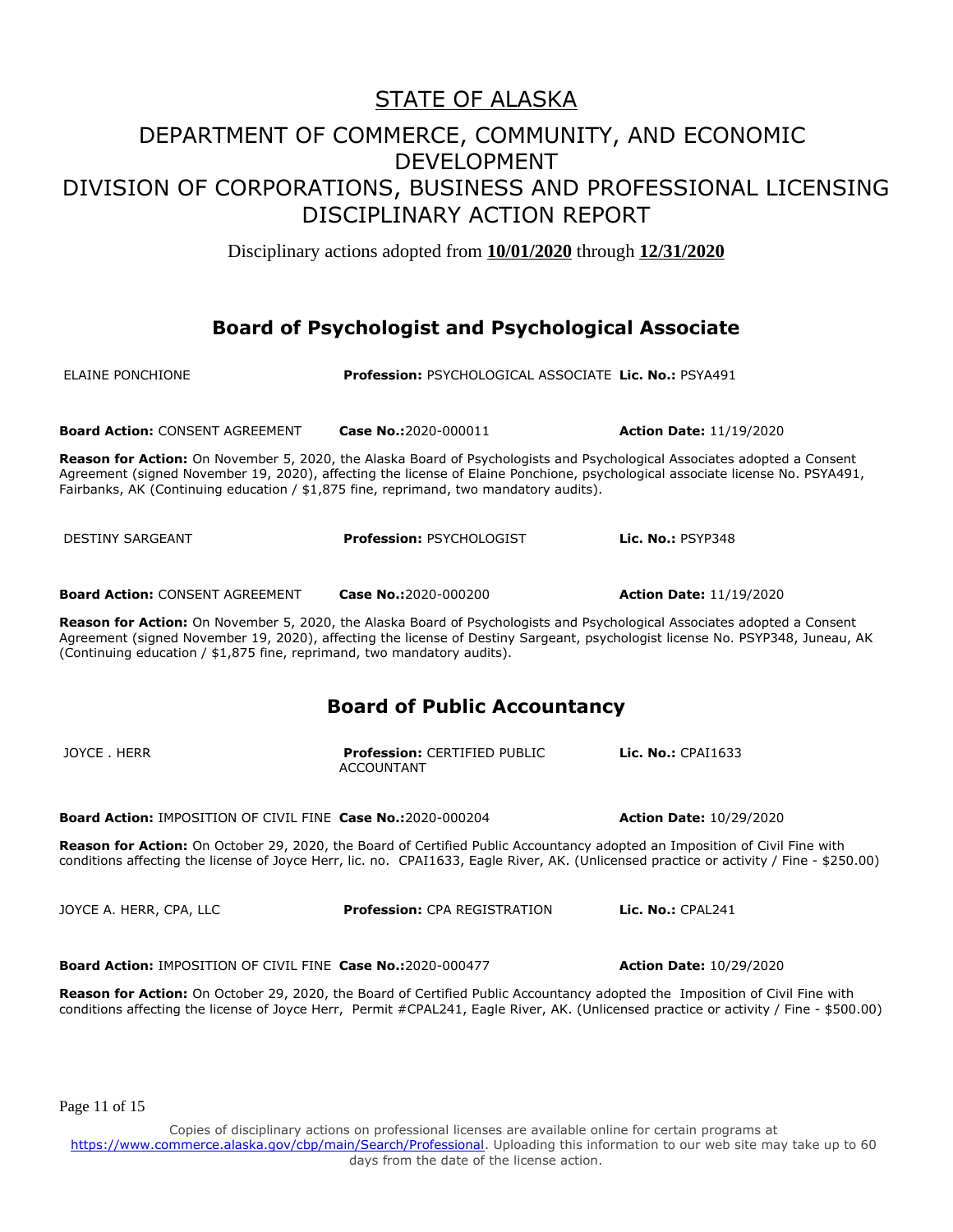Disciplinary actions adopted from **10/01/2020** through **12/31/2020**

#### **Board of Social Work Examiners**

KATHERINE E. GREEN, **Profession:** CLINICAL SOCIAL WORKER **Lic. No.:** 135324

**Board Action:** CONSENT AGREEMENT **Case No.:**2019-000581 **Action Date:** 10/05/2020

**Reason for Action:** On October 5, 2020, the Alaska Board of Social Work Examiners adopted a Consent Agreement with conditions affecting the license of Katherine Green, lic. no. 135324, Eagle River, Ak. (Unethical conduct / Probation - 5 years, Education class dealing with subject matter relating to Ethics)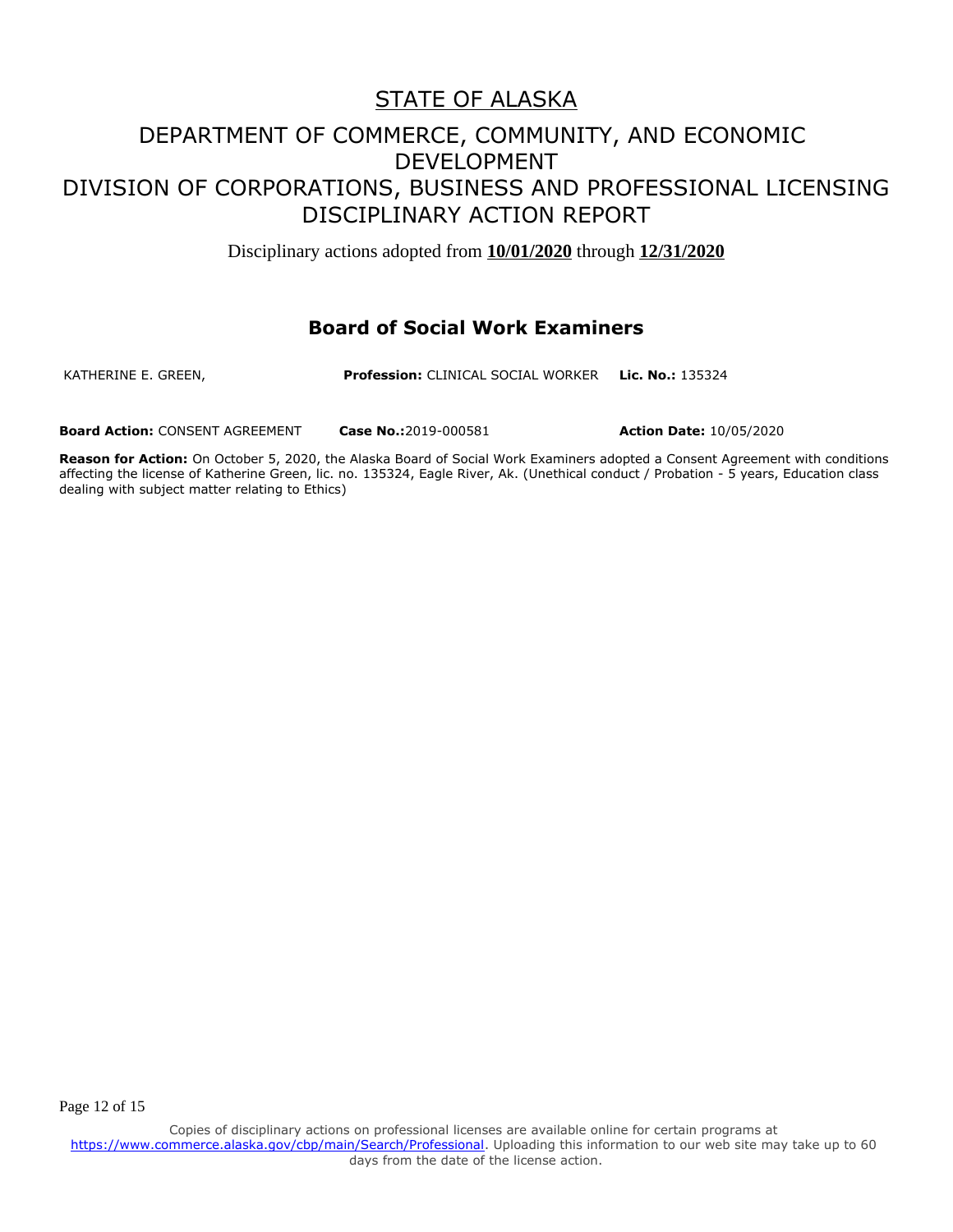Disciplinary actions adopted from **10/01/2020** through **12/31/2020**

### **Business Licensing**

| POPEYE'S EMPORIUM INC.                                                                                                                                                                                                                                                                                                                                                              | <b>Profession: TOBACCO ENDORSEMENT</b> | Lic. No.: 258829               |
|-------------------------------------------------------------------------------------------------------------------------------------------------------------------------------------------------------------------------------------------------------------------------------------------------------------------------------------------------------------------------------------|----------------------------------------|--------------------------------|
| <b>Board Action: MEMORANDUM OF</b><br>AGREEMENT (TOBACCO)                                                                                                                                                                                                                                                                                                                           | Case No.:2019-000125                   | <b>Action Date: 12/29/2020</b> |
| Reason for Action: On December 29, 2020, the Department of Commerce, Community, and Economic Development Division of<br>Corporations, Business and Professional Licensing adopted a Memorandum of Agreement with conditions affecting the license of<br>Popeye's Emporium, Inc. lic. no. 258829, Anchorage, AK. (Tobacco Endorsement / Fine - \$4000, License Suspension - 90 days) |                                        |                                |
| POPEYE'S EMPORIUM INC.                                                                                                                                                                                                                                                                                                                                                              | <b>Profession: TOBACCO ENDORSEMENT</b> | Lic. No.: 258829               |
| <b>Board Action: MEMORANDUM OF</b><br>AGREEMENT (TOBACCO)                                                                                                                                                                                                                                                                                                                           | Case No.:2020-000294                   | <b>Action Date: 12/29/2020</b> |
| Reason for Action: On December 29, 2020, the Department of Commerce, Community, and Economic Development Division of<br>Corporations, Business and Professional Licensing adopted a Memorandum of Agreement with conditions affecting the license of<br>Popeye's Emporium, Inc. lic. no. 258829, Anchorage, AK. (Tobacco Endorsement / Fine - \$4000, License Suspension - 90 days) |                                        |                                |
| POPEYE'S EMPORIUM INC.                                                                                                                                                                                                                                                                                                                                                              | <b>Profession: TOBACCO ENDORSEMENT</b> | Lic. No.: 258829               |
| <b>Board Action: MEMORANDUM OF</b><br>AGREEMENT (TOBACCO)                                                                                                                                                                                                                                                                                                                           | Case No.:2020-000765                   | <b>Action Date: 12/29/2020</b> |

**Reason for Action:** On December 29, 2020, the Department of Commerce, Community, and Economic Development Division of Corporations, Business and Professional Licensing adopted a Memorandum of Agreement with conditions affecting the license of Popeye's Emporium, Inc. lic. no. 258829, Anchorage, AK. (Tobacco Endorsement / Fine - \$4000, License Suspension - 90 days)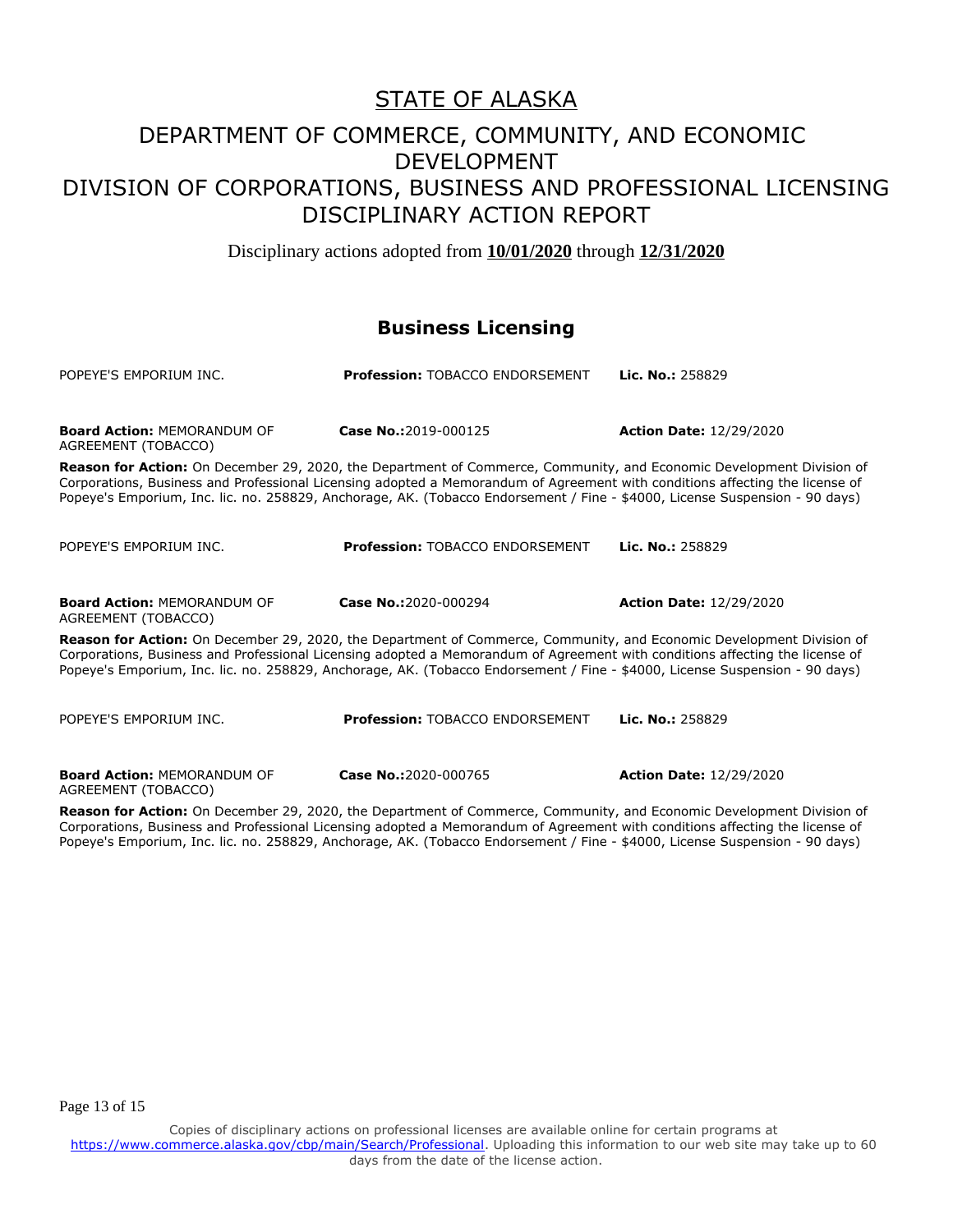Disciplinary actions adopted from **10/01/2020** through **12/31/2020**

### **Real Estate Commission**

| AMY NEUHARTH | <b>Profession: REAL ESTATE SALESPERSON Lic. No.: RECS18532</b> |  |
|--------------|----------------------------------------------------------------|--|
|              |                                                                |  |

**Board Action:** CONSENT AGREEMENT **Case No.:**2020-000913 **Action Date:** 12/16/2020

**Reason for Action:** On December 16, 2020, the Real Estate Commission adopted a Consent Agreement with conditions affecting the license of Amy Neuharth, real estate salesperson license No. RECS18532, Palmer, AK (Continuing education / fine: \$1,050, reprimand, two mandatory audits).

| <b>ERIN KEHRES</b> | <b>Profession: REAL ESTATE SALESPERSON Lic. No.: 151991</b> |  |
|--------------------|-------------------------------------------------------------|--|
|                    |                                                             |  |

**Board Action:** CONSENT AGREEMENT **Case No.:**2020-000912 **Action Date:** 12/16/2020

**Reason for Action:** On December 16, 2020, the Real Estate Commission adopted a Consent Agreement with conditions affecting the license of Erin Kehres, real estate salesperson license No. 151991, Eagle River, AK (Continuing education / fine \$550, reprimand, two mandatory audits).

### **Regulation of Dispensing Opticians**

| ASHLEY CHAVIS | <b>Profession: DISPENSING OPTICIAN</b><br>APPRENTICE | <b>Lic. No.:</b> 159368 |
|---------------|------------------------------------------------------|-------------------------|
|               |                                                      |                         |

**Board Action:** CONSENT AGREEMENT **Case No.:**2020-000673 **Action Date:** 12/17/2020

**Reason for Action:** On December 17, 2020, the Commissioner for the Department of Commerce, Community, and Economic Development adopted the Consent Agreement with conditions affecting the license of Ashley B. Chavis, lic. no. 159368, Fairbanks, AK. (License application problem / Probation - 2 years)